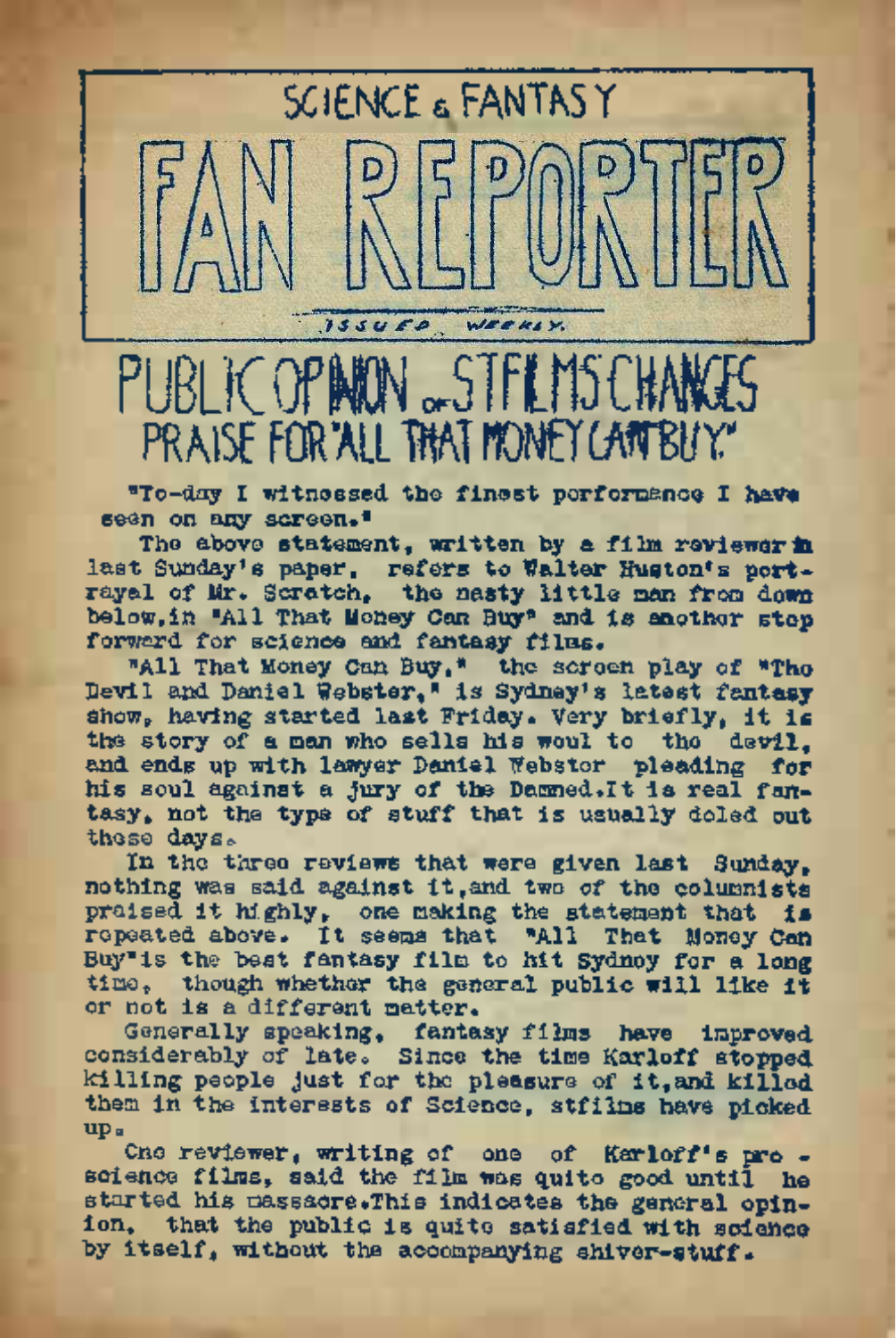## PAGE TWO S.F.F.REPORTER..

# FOtts<sup>J</sup> Wo .FRO-EDITORS POOR RESIDNSB FROM READERS,

Though this poll has been running now for a fort-<br>thi. there have been only four votes sont in. We night, there have been only four votes sent in. attribute this partly to the fact that the poll was forced out of last wook's issue, and partly because<br>sous fans find it hard to differentiate between the some fans find it hard to differentiate between editors' policies, and those of their bosses. For example, Ray Palmer (why do we always pick on him?) has to do just what Messrs.Ziff-Davis say, thus is not wholly responsible for Amazing's present position.

Because of this latter fact, some readers are find. ing it hard to decide just what editors they like. Which causes us to issue this warning. If you can't make up your mind as to which five editors are your favourites, don't vote at all. We do not want people sending in inaccurate votes, for even though they nay be trying to help us, they would ruin the whole idea of the poll. So only vote if you are certain.

With that off our chest, wo can now turn to actual results so far. Street and Smith, who have been very successful so far, with Rogers, Smith, and Astounding heading their respective polls, are again in good position, as Campbell is in first place, level with of four. Positions are: ing to not us to provide run the wild with the straight point of the polls for only vote if you are octain<br>With that off our chost, wo can not turn<br>with so far, Straot end Smith, who have<br>coessful so far, with Rogors, Smit

| position, as Campbell is in first place. level with<br>Hugo Gernsback, each having received four points out<br>of four. Positions are: |          |
|----------------------------------------------------------------------------------------------------------------------------------------|----------|
| J. W. CAMPBELL 4 points<br>EUGO GERNSBACK 4<br>GNAEDINGER. PAIMER. WRIGHT. TREMAINE 2<br>GILLINGS, FOHL, SLOAME, WEISINGER 1           | R<br>- 4 |

Officially, the poll is supposed to close in our next issue, However, it looks as if two more weeks will be needed before it is complete.HeIp us by sending in your vote as soon as you can. This would be greatly appreciated.

 ${\bf S}$ fore $\sim$  10.1  $\sim$ 

When we started this series of polls, we said that pro and fan subjects would be included. But before we get on to fan stuff, we would like to more or less complete the pro polls.So prepare your ten best stories in readiness for this poll, to be hold soon.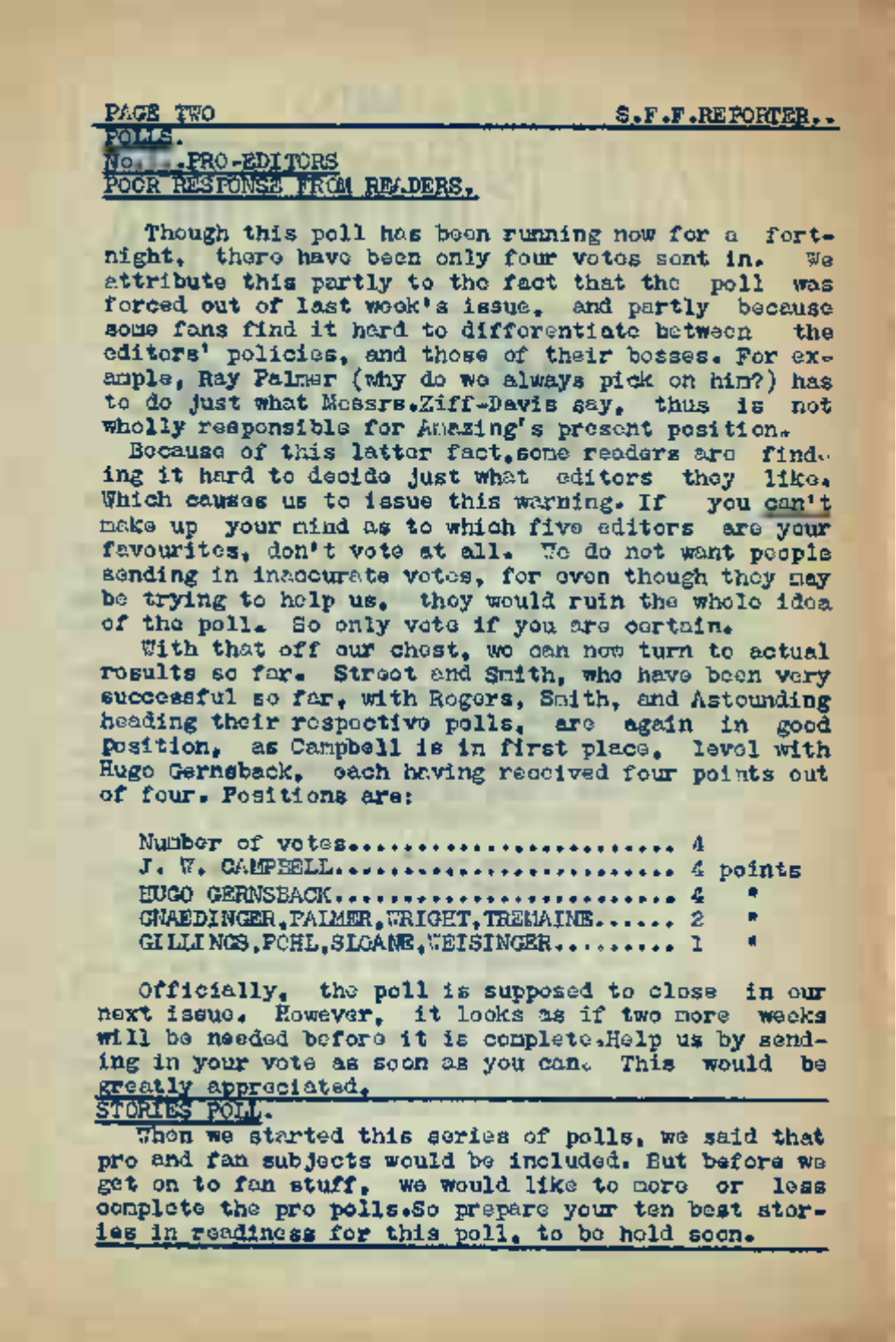S.F.F. REPORTER. . . PAGE THREE,, **EXNDOM AT RANDOM** Mclbournews by Wqg Hockley.

## LATEST FILMS

"All That Money Can Buy" as indicated in the front page, started, in Sydney last week. "Fantasia" will leave the Embassy in about a week. What will happen to it then we do not know.

In Melbourne, "Man Made Monster" and "Horror Island" are in their second week, and "Before I Hang" in its first. "Topper Returns" has also started by now.

Buoks. Some of this is stale now, as we did not have room to fit it in our last issue.

March Astounding Reprint is now selling in all three active states.

"Looking Backward" was offered for two shillings, and "The Invisible Man" for one shillings in a Sydney bookshop recently,

G.?aham Stone, in order to obtain money to buy some post-ban mags in town, sold sone of his less wanted items, amongst them an Astonishing for twopence. When he went to buy it back, price was sixpence.

Tales of Wonder No.<sup>15</sup> is expected out this week# SYDNEWS\* "<sup>=</sup> "

Good news for Molesworths Vol has been informed that he will be able to recommence work next Monday. Nov.24. This marks the last stage in his recovery.

More good news for Vol: (This was crowded out of last issue) He is getting the Charles Fort Omnibus from an American fan, having sent in exchange two Australian Women's Weekliesllil

<sup>A</sup> last word on Vol's illness.He appreciates visits that were made to him while in hospital, and though he doos not agree with B.F.C. and R.B.L. in regard to stf, ho was quite glad to see them turn up.

Arthur Duncan has moved, his new address being 510 Anzac Parade, Kingsford. All correspondents please to take note.

Bruce Samyer has joined up, and is now in camp. His competition is announced in Ultra's Annish, which is now out.